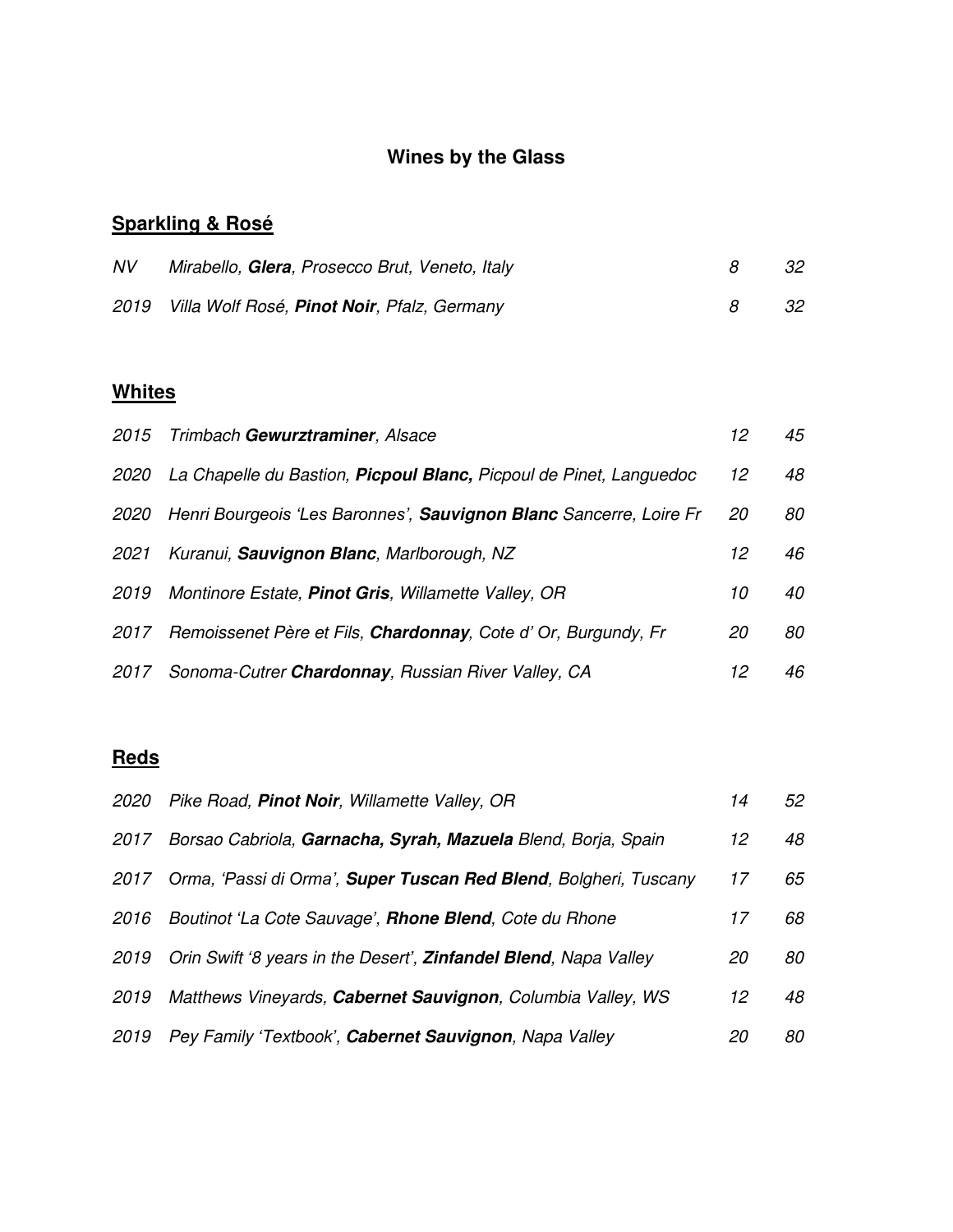#### **Wines by the bottle**

#### BIN **Rosé, Prosecco & Sticky** 158 NV Mirabello, Prosecco Brut, Glera, Veneto, Italy **8** 32 *156* 2019 Villa Wolf, **Pinot Noir** Rosé, Pfalz, Germany 8 32 *154* 2019 Protocolo, **Bobal, Tempranillo** Rosé, Castilla-La Mancha, Spain 34 *173* 2020 Château Coussin 'Sumeire' **Grenache, Syrah, Cinsault** Rosé, Côtes de Provence 42 *171* 2016 Alto Limay, **Pinot Noir** Rosé by Paul Hobbs, Patagonia, Argentina 50 *174* 2010 Château de Rayne Vigneau 1er Cru Classé, **Sémillon, Sauvignon Blanc**, Sauternes 70

#### **Bubbles**

| 105 | <b>NV</b> | Mumm Brut Prestige, Napa Valley                        | 54       |
|-----|-----------|--------------------------------------------------------|----------|
| 106 | NV.       | Nicolas Feullatte Brut 'Gastronomie', Chouilly, France | 78 (one) |
| 107 | <b>NV</b> | Collet Brut Rose, Champagne, France                    | 85 (one) |
| 102 | <b>NV</b> | Veuve Clicquot Brut, Champagne, France                 | 100      |
| 101 | NV.       | Bollinger Brut Special Cuvee, Champagne, France        | 125      |
| 104 | NV.       | Piper Heidsieck Extra Dry, Champagne, France           | 130      |
| 108 | <b>NV</b> | Billecart Salmon Brut Rose, Champagne, France          | 140      |
| 103 | 2005      | Charles Gardet Prestige Brut, Chigny Les Roses, France | 150      |

#### **Loire Valley, South France, Alsace, Austria & Germany**

| 118 | 2015 | Wittman '100 Hills', Pinot Blanc, Rheinhessen                                        |    | 30       |
|-----|------|--------------------------------------------------------------------------------------|----|----------|
| 115 | 2015 | Loosen Bros. 'Dr. L', Riesling, Mosel                                                |    | 32       |
| 117 | 2016 | Clean Slate, Riesling, Mosel                                                         |    | 34       |
| 116 | 2019 | Peter Freimuth Auslese, Riesling, Mosel                                              |    | 34       |
| 138 | 2018 | Dom. Bouchaud 'Pierre-Luc & Valerie', Melon de Bourgogne, Muscadet Sèvre et Maine    |    | 35       |
| 125 | 2018 | Paul Buisse, Sauvignon Blanc, Touraine Loire Valley                                  |    | 36       |
| 123 | 2020 | Loimer 'Lois', Grüner Veltliner, Niederösterreich, Austria                           |    | 37       |
| 120 | 2016 | Famille Bougrier, Marcel Dubois, Chenin Blanc, Vouvray, Loire Valley                 |    | 38 (one) |
| 112 | 2016 | Furst, Riesling, Alsace                                                              |    | 38       |
| 111 | 2020 | Château du Trignon, Viogner, Rhone Valley                                            |    | 42       |
| 162 | 2017 | Cave de Saumur 'Les Pouches', Chenin Blanc, Saumur, Loire Valley                     |    | 43       |
| 132 | 2018 | Jean-François Mérieau 'L'Arpent des Vaudons' Sauvignon Blanc, Touraine, Loire Valley |    | 44       |
| 113 | 2015 | Trimbach, Gewurztraminer, Alsace                                                     | 12 | 45       |
| 169 | 2019 | La Legende de Saint-Martin 'Cuvée Prestige', Sauvignon Blanc, Sancerre, Loire        |    | 46       |
| 168 | 2020 | La Chapelle du Bastion, Picpoul de Pinet, Languedoc                                  | 12 | 48       |
| 170 | 2019 | Château Estanilles 'Vallongue', Marsanne, Roussanne, Vermentino, Faugères, France    |    | 50       |
| 124 | 2019 | Domaine de la Noblaie, Chenin Blanc, Chinon, Loire Valley                            |    | 48       |
| 122 | 2018 | Bailly Lapierre, Sauvignon Blanc, Saint-Bris, Burgundy                               |    | 50       |
| 169 | 2018 | Domaine du Pré Semelé 'Zeste', Sauvignon Blanc, Sancerre, Loire                      |    | 52       |
| 114 | 2016 | Albert Boxler 'Muscat', Muscatel, Alsace                                             |    | 60       |
| 170 | 2018 | Laporte 'La Comtesse', Sauvignon Blanc, Sancerre, Loire                              |    | 64       |
|     | 2020 | Henri Bourgeois 'Les Baronnes', Sauvignon Blanc, Loire Valley                        | 20 | 80       |
|     |      |                                                                                      |    |          |

#### **Italian Whites**

| 164 | 2015 | Demarie, Moscato d'Asti, Piedmont                               | 30 |
|-----|------|-----------------------------------------------------------------|----|
| 154 | 2019 | Tiefenbrunner, Vigneti delle Dolomiti, Pinot Grigio, Alto Adige | 32 |
| 109 | 2016 | Tramin, <b>White Blend</b> , Alto Adige                         | 38 |
| 126 | 2017 | Villa Sparina 'Gavi di Gavi', Cortese, Piedmont                 | 40 |
| 120 | 2017 | Marchesi di Gresy, Langhe Sauvignon, Piedmont                   | 42 |
| 161 | 2019 | Borgo San Daniele, Friulano, Isonzo del Friuli                  | 58 |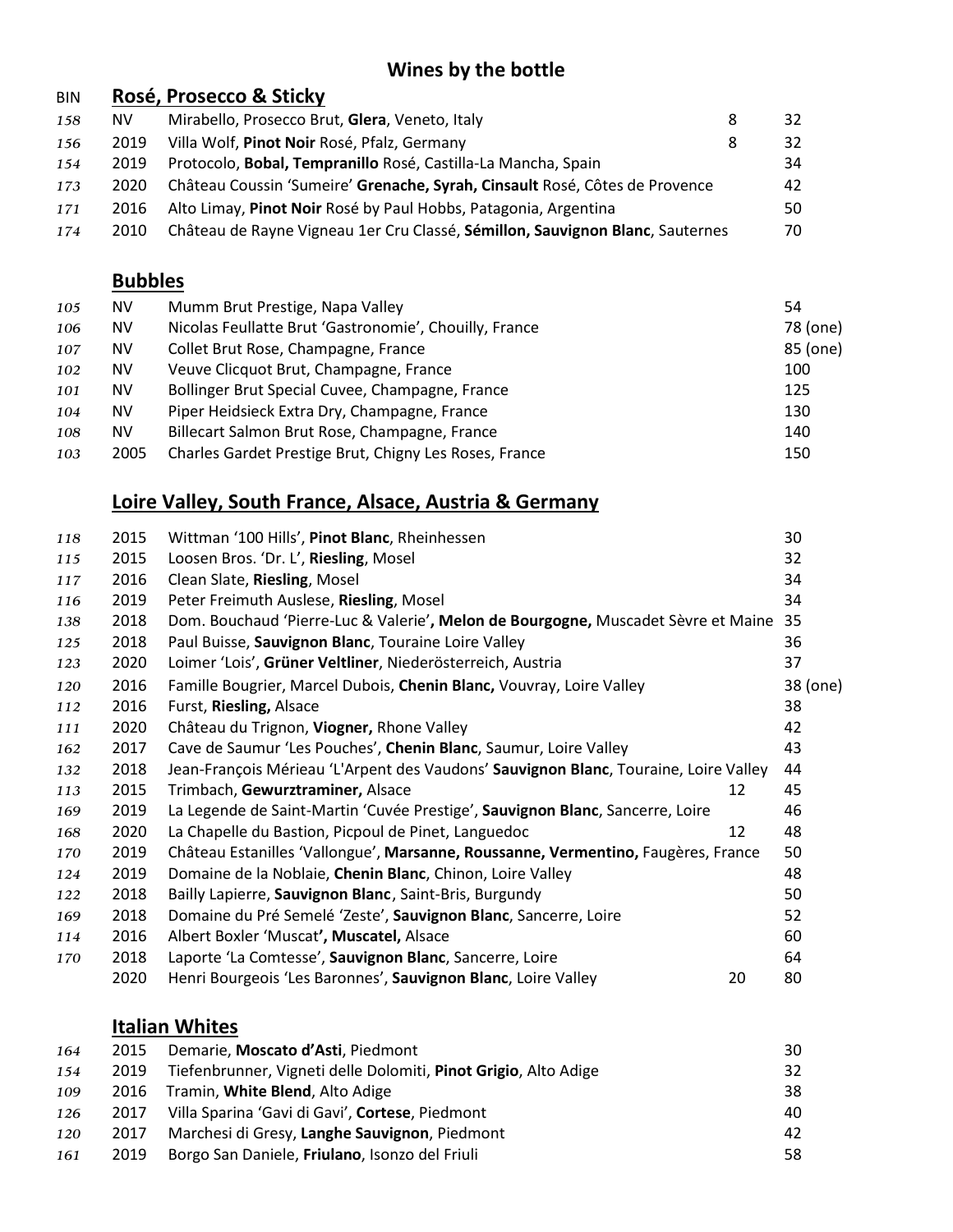#### BIN **Spanish White**

| 132 | 2017 | Finca de Arantei, <b>Albarino</b> , Rias Baixas        | 32 (one) |
|-----|------|--------------------------------------------------------|----------|
| 133 |      | 2017 Beronia, <b>Verdejo</b> , Rueda                   | 34       |
| 130 |      | 2015 Jorge Ordóñez 'Botani' Dry <b>Muscat</b> , Málaga | 38       |
| 120 | 2017 | Chan de Rosas, Clasico <b>Albarino</b> , Rias Baixas   | 42       |

# **New Zealand & Australian Whites**

| 159<br>127 | 2019<br>2017 | Spy Valley, Sauvignon Blanc, Marlborough, NZ<br>Huia Vineyards, Pinot Gris, Marlborough, NZ |    | 38<br>40 (one) |
|------------|--------------|---------------------------------------------------------------------------------------------|----|----------------|
|            | 2021         | Kuranui, Sauvignon Blanc, Marlborough, NZ                                                   | 12 | 46             |
| 128        | 2016         | Pegasus Bay, Sauvignon Semillon Blend, Canterbury, NZ                                       |    | 50             |
| 139        | 2019         | Tolpuddle Vineyard, Chardonnay, Tasmania, Australia                                         |    | 66             |

#### **North American White Wines**

| 160 | 2019 | Pine Ridge Vineyards, Chenin Blanc, Viognier, Napa Valley |    | 30 |
|-----|------|-----------------------------------------------------------|----|----|
| 155 | 2019 | Honig Vineyard & Winery, Sauvignon Blanc, Napa Valley     |    | 32 |
|     | 2020 | Montinore Estate, Pinot Gris, Willamette Valley           | 10 | 40 |
| 163 | 2019 | The Vice 'The House', Sauvignon Blanc, Napa Valley        |    | 42 |
| 110 | 2017 | Covey Run, Riesling, Columbia Valley, WA                  |    | 44 |
| 149 | 2017 | Long Meadow Ranch Sauvignon Blanc, Napa Valley            |    | 45 |
| 113 | 2018 | Forge Cellars, Riesling, Finger Lakes, NY                 |    | 46 |
| 151 | 2014 | Epoch Estate, White Blend, Paso Robles                    |    | 54 |

# **Old World Chard**

| 172 | 2018 | Domaine Chanzy 'Les Fortunés', Burgundy                   | 44  |
|-----|------|-----------------------------------------------------------|-----|
| 136 |      | 2015 Jean-Claude Boisset 'Les Ursulines', Burgundy        | 50  |
|     |      | $134/142$ 2018 Victor Fagon, Burgundy                     | -60 |
| 155 |      | 2018 Domaine Vrignaud, Chablis                            | 72  |
|     | 2017 | Remoissenet Père et Fils, Cote d' Or, Burgundy, Fr<br>20. | 80  |
| 137 | 2017 | Domaine Louis Moreau Premier Cru, Chablis                 | 100 |

#### **New World Chard**

|     |      |                                                           |    | 40          |
|-----|------|-----------------------------------------------------------|----|-------------|
| 166 | 2016 | Osso Anna, Napa Valley                                    |    |             |
| 147 | 2018 | Cuvaison Estate Chardonnay, Napa Valley                   |    | 42          |
| 140 | 2017 | Presqu'ile, Santa Barbara County                          |    | 44          |
| 157 | 2017 | Sonoma-Cutrer Chardonnay, Russian River Valley            | 12 | 46          |
| 148 | 2011 | The Hilt 'The Vanguard', Santa Barbara County             |    | 48          |
| 146 | 2018 | Crossbarn by Paul Hobbs, Sonoma Coast                     |    | 52 (one)    |
| 141 | 2018 | Benovia Winery, Russian River Valley                      |    | 60          |
| 165 | 2019 | Frank Family Vineyards, Carneros                          |    | 66 (one)    |
| 143 | 2014 | Failla, Sonoma Coast                                      |    | 68          |
| 145 | 2020 | Rombauer, Carneros                                        |    | 72          |
| 150 | 2017 | Staglin Family Vineyard 'Salus', Napa Valley              |    | 75          |
| 153 | 2015 | Far Niente, Napa Valley                                   |    | 95<br>(one) |
| 160 | 2013 | Kosta Browne 'One Sixteen', Russian River Valley          |    | 100 (one)   |
| 160 | 2019 | Kosta Browne 'One Sixteen', Russian River Valley          |    | 100         |
| 144 | 2016 | Domaine Serene Evenstad Reserve, Dundee Hills             |    | 110         |
| 167 | 2018 | Bramare 'Los Arbolitos' by Paul Hobbs, Mendoza, Argentina |    | 120         |
|     |      |                                                           |    |             |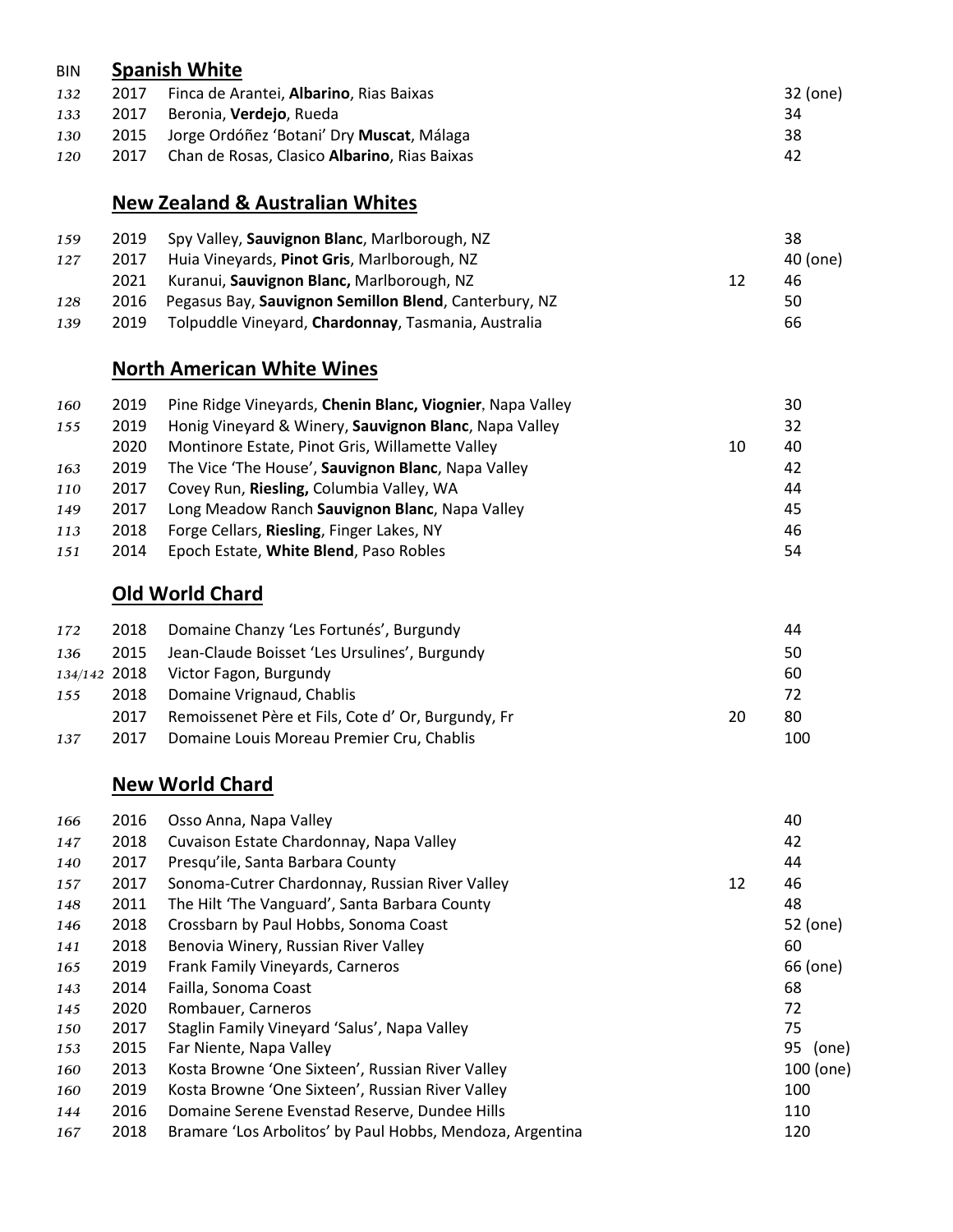# BIN **Old World Pinot**

| 18             | 2018 | Bouchard Aîné & Fils, Burgundy                                                    | 34  |
|----------------|------|-----------------------------------------------------------------------------------|-----|
| 23             | 2019 | Pascal et Nicols Reverdy 'Terre de Maimbray', Sancerre Rouge, Loire               | 47  |
| 19             | 2016 | Domaine Tawse 'Vinge Blanche', Grand Vin de Bourgogne                             | 64. |
| X <sub>2</sub> | 2019 | Albert Bichot Domaine Adelie 'En Pierre Milley', Mercurey, Grand Vin de Bourgogne | 76  |

# **New World Pinot**

| 20           | 2019 | Sean Minor, Sonoma Coast                                    |    | 42        |
|--------------|------|-------------------------------------------------------------|----|-----------|
|              | 2020 | Pike Road, Willamette Valley                                | 14 | 52        |
| 26           | 2018 | Capiaux Cellars 'Chimera', Russian River Valley             |    | 54 (one)  |
| 19           | 2019 | Hirsch Vineyards 'Bohan Dillon', Sonoma Coast               |    | 64        |
| 25/X4        | 2016 | Shane 'La Reine', Sonoma Coast                              |    | 70        |
| 26           | 2019 | Cristom 'Mt. Jefferson Cuvée', Willamette Valley            |    | 72        |
| 10/X4        | 2019 | Failla 'Seven Springs', Eola-Amity Hills, Willamette Valley |    | 90        |
| 22           | 2017 | Domaine Serene 'Yamhill Cuvee', Willamette Valley           |    | 98        |
| 24/Case 2019 |      | Bevan 'Petaluma Gap', Sonoma Coast                          |    | 125       |
| Case         | 2019 | Merry Edwards, Russian River                                |    | 152       |
| Case         | 2014 | Peter Michael 'MA Danseuse', Sonoma Coast                   |    | 175 (one) |

# **Spanish & Australian Red**

| $5^{\circ}$ |      | 2018 Parcelas de Familia, Red Blend, Valencia              | 40 |
|-------------|------|------------------------------------------------------------|----|
| 17          | 2017 | Bodega Mas Alta, 'Black Slate', <b>Red Blend</b> , Priorat | 44 |
| 11          |      | 2018 Thorn-Clarke 'Shotfire', <b>Shiraz</b> , Barossa      | 58 |
| 16          | 2011 | Beronia 'Gran Reserva' <b>Red Blend</b> , Rioja            | 66 |
| 34          |      | 2018 Aalto Tempranillo, Ribera Del Duero                   | 88 |

# **Italian Red**

| 52           | 2019 | Vietti 'Tre Vigne', Barbera, Barbera D' Asti, Piedmont                   |    | 42        |
|--------------|------|--------------------------------------------------------------------------|----|-----------|
| 34           | 2017 | Corte Volponi Ripasso, Corvina, Valpolicella Superiore, Veneto           |    | 48        |
| 31           | 2018 | Tua Rita, 'Rosso Dei Notri', Super Tuscan Red Blend, Tuscany             |    | 52        |
| 50/51        | 2018 | Antica Vinaia, Corvina, Rondinella, Molinara, Amarone Della Valpolicella |    | 60        |
| X3           | 2017 | Orma 'Passi di Orma', Super Tuscan Red Blend, Bolgheri, Tuscany          | 17 | 65        |
| 28/29        | 2015 | Damilano 'Lecingevigne', Nebbiolo, Barolo, Piedmont                      |    | 68        |
| 13           | 2013 | Felsina Riserva Barardenga, Sangiovese, Chianti Classico                 |    | 72        |
| 37           | 2018 | Viberti 'Buon Padre', Nebbiolo, Barolo, Piedmont                         |    | 86        |
| 52           | 2017 | Marchesi Antinori Riserva, Sangiovese, Chianti Classico                  |    | 115       |
| 49/Case 2017 |      | Aldo Canterno, Nebbiolo, Barolo, Piedmont                                |    | 168       |
| Case         | 2016 | Marchesi Antinori 'Tignanello', Super Tuscan Red Blend, Tuscany          |    | 250 (one) |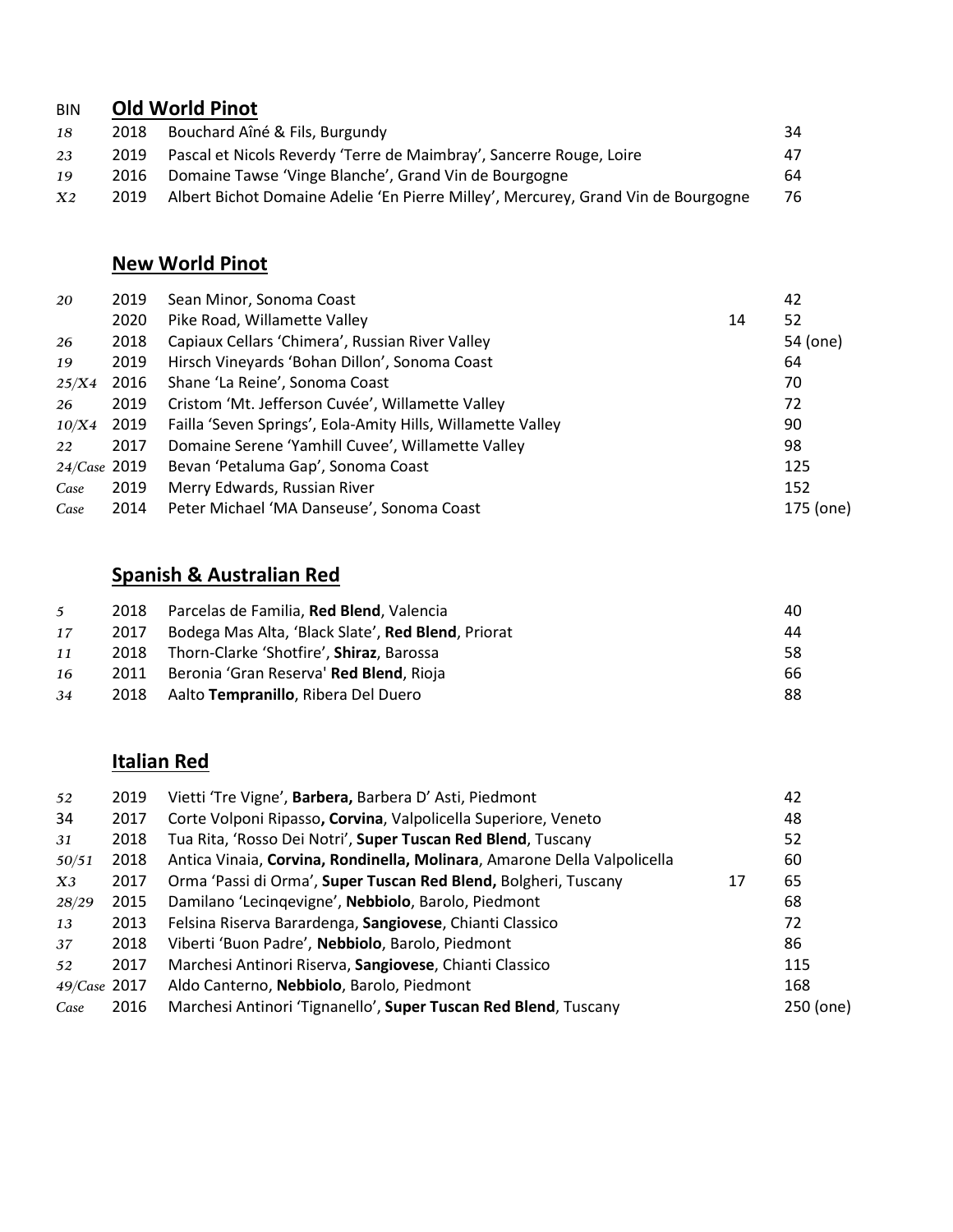#### BIN **Rhone Reds, Rhone Style, Syrah & Beaujolais**

| X2           | 2019 | Domaine Dupeuble, Gamay, Beaujolais                                          |    | 38        |
|--------------|------|------------------------------------------------------------------------------|----|-----------|
| X3           | 2017 | Ancient Peaks 'Renegade' Santa Margarita Ranch, Rhone Blend, Paso Robles     |    | 42        |
| 14           | 2016 | Thirty-Seven Wines, Grenache, Sonoma Coast                                   |    | 46        |
| 30           | 2019 | Nicole Chanrion 'Cote de Brouilly', Gamay, Beaujolais                        |    | 50        |
| 31           | 2018 | Domaine Chignard 'Fleurie Les Moriers', Gamay, Beaujolais                    |    | 52 (one)  |
| 32           | 2018 | Jean Foillard, Gamay, Beaujolais-Villages                                    |    | 58        |
|              | 2016 | Boutinot 'La Cote Sauvage', Carianne, Côtes du Rhône                         | 17 | 68        |
| 39           | 2013 | Epoch Vineyards 'Estate Blend', Rhone Blend, Paso Robles                     |    | 75        |
| 43           | 2014 | Jonata 'La Sangre de Jonata' Ballard Canyon, Syrah, Santa Ynez, CA           |    | 82        |
| 11           | 2016 | Booker 'Oublie', Rhone Blend, Paso Robles                                    |    | 95 (one)  |
| 41/Case 2012 |      | Linne Calodo 'Perfectionist', Rhone Blend, Paso Robles                       |    | 110       |
| 40/Case 2013 |      | Epoch Vineyards 'Ingenuity', Rhone Blend, Paso Robles                        |    | 120       |
| 45/Case 2017 |      | Shafer 'Relentless', Syrah, Napa Valley                                      |    | 150       |
| Case         | 2014 | Domaine du Pégaü Cuvee Reserve, G S M, Châteauneuf-du-Pape, France           |    | 190 (one) |
| Case         | 2012 | Chapoutier 'Croix de Bois', Grenache, Châteauneuf-du-Pape, France            |    | 200 (one) |
| 36/Case 2012 |      | Saxum 'Broken Stones', Rhone Blend, Paso Robles                              |    | 250       |
| Case         | 2012 | Boutinot 'Les Deux Barriques', Cairanne, Côtes du Rhône - 1.5 Liter (magnum) |    | 190 (one) |
|              |      | Grenache, Syrah, Mourvèdre Blend                                             |    |           |

#### **Zinfandel, Petite Sirah & Malbec**

| 15             | 2018 | Paydirt 'Going for Broke', Red Zin Blend, Paso Robles                  |    | 42        |
|----------------|------|------------------------------------------------------------------------|----|-----------|
| 44             | 2017 | Dashe Cellars, Zinfandel, Dry Creek Valley, California                 |    | 50        |
| 36/37          | 2018 | Rombauer Vineyards, Zinfandel, Napa Valley                             |    | 64        |
| 33             | 2018 | Viña Cabos 'Felino' by Paul Hobbs, Malbec, Mendoza, Argentina          |    | 66        |
| 39             | 2020 | Bedrock Wine Co. 'The Bedrock Heritage', Red Zin Blend, Sonoma Valley  |    | 78        |
| X2             | 2019 | Orin Swift '8 Years in the Desert', Red Zin Blend, Napa Valley         | 20 | 80        |
| 49             | 2019 | Turley 'Fredericks', Zinfandel, Sonoma Valley                          |    | 87        |
| 58             | 2017 | Switchback Ridge 'Peterson Family Vineyard', Petite Sirah, Napa Valley |    | 90        |
| X <sub>2</sub> | 2019 | Turley 'Duarte', Zinfandel, Contra Costa County                        |    | 92        |
| 47/48          | 2018 | Turley 'Pesenti', Zinfandel, Paso Robles, CA                           |    | 100       |
| 46             | 2019 | Turley 'Rinaldi', Zinfandel, Amador County                             |    | 115       |
| 62             | 2013 | G.B. Crane 'El Coco', Zinfandel, Napa Valley                           |    | 120       |
| Case           | 2012 | G.B. Crane 'El Coco', Zinfandel, Napa Valley                           |    | 130 (one) |
| Case           | 2016 | Turley 'Hayne Vineyard', Petite Sirah, Napa Valley                     |    | 140       |

#### **North America Red, Bordeaux & Bordeaux Blends**

| 27             | 2018 | Sleight of Hand Cellars 'The Spellbinder', Bordeaux Blend, Col. Valley, WA |    | 44  |
|----------------|------|----------------------------------------------------------------------------|----|-----|
| X3             | 2019 | Stonewall Creek Vineyards, Cabernet Franc, Tiger, GA                       |    | 46  |
| X1             | 2016 | Scholar & Mason, Cabernet Sauvignon, Napa Valley                           |    | 44  |
| X2             | 2019 | Matthews Winery, Cabernet Blend, Columbia Valley, WA                       | 12 | 48. |
| 8              | 2019 | Beckmen Vineyards 'Cuvée Le Bec', Cabernet Sauvignon, Santa Ynez Valley    |    | 50  |
| 39             | 2017 | Schug Winery, Cabernet Sauvignon, Sonoma Valley                            |    | 56  |
| $\overline{4}$ | 2014 | Worthy 'Sophia's Cuvee', Bordeaux Blend, Napa Valley                       |    | 60  |
| 1/4            | 2018 | Château Haut-Lalande Grand Vin, Bordeaux Blend, Blaye Côtes de Bordeaux    |    | 64  |
| 26             | 2019 | Pine Ridge Vineyards, Cabernet Sauvignon, Napa Valley                      |    | 70  |
| 44             | 2018 | Rombauer Vineyards, Merlot, Carneros, California                           |    | 72  |